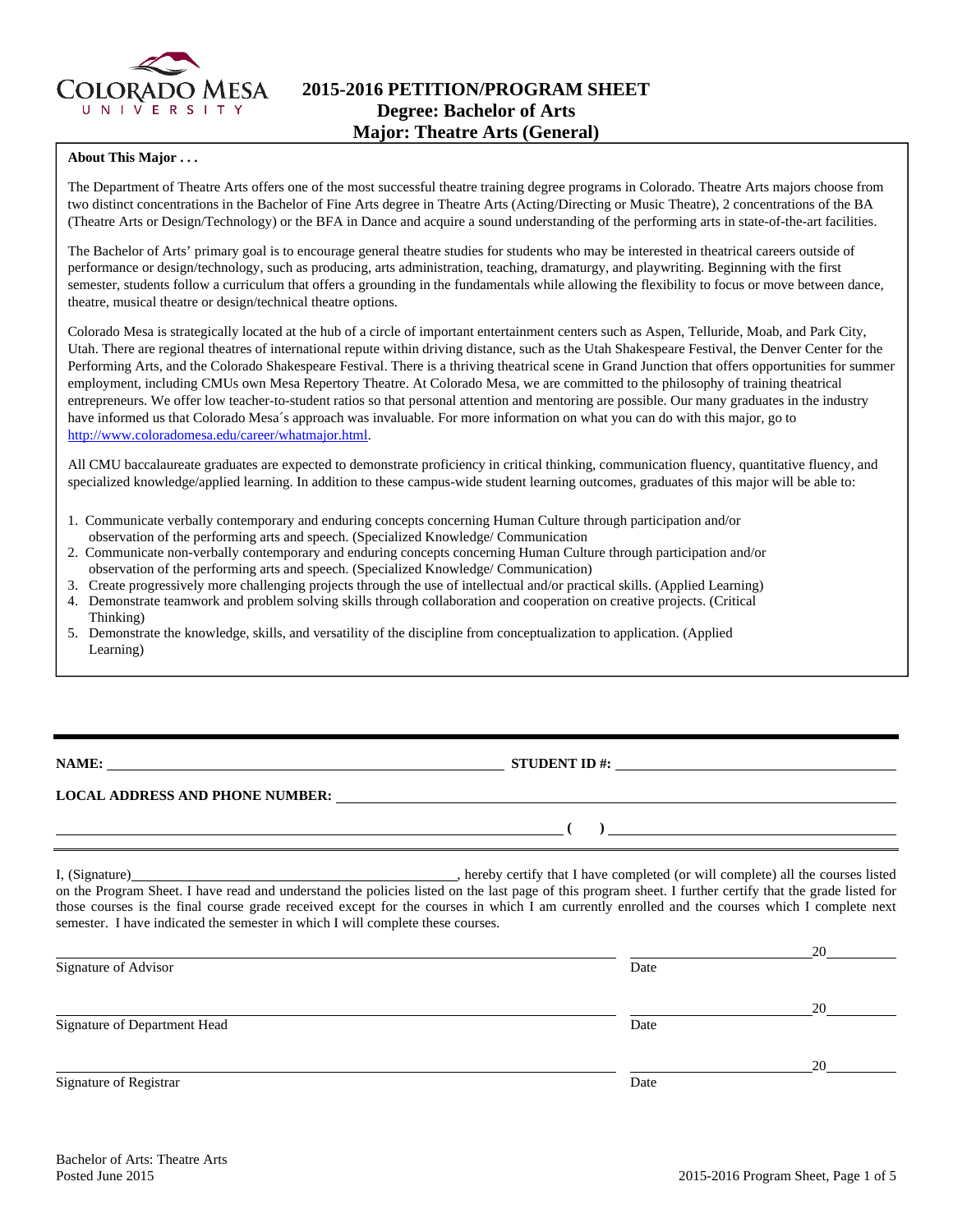#### **DEGREE REQUIREMENTS:**

- 120 semester hours total (Students must complete a minimum of 30 of the last 60 hours of credit at CMU, with at least 15 semester hours in major discipline courses numbered 300 or higher).
- 40 upper division credits (A minimum of 15 taken at the 300-400 course levels within the major at CMU).
- 2.00 cumulative GPA or higher in all CMU coursework.
- 2.00 cumulative GPA or higher in coursework toward the major content area.
- Pre-collegiate courses (usually numbered below 100) cannot be used for graduation.
- When filling out the program sheet a course can be used only on
- A student must follow the CMU graduation requirements either from 1) the program sheet for the major in effect at the time the student officially declares a major; or 2) a program sheet for the major approved for a year subsequent to the year during which the student officially declares the major and is approved for the student by the department head. Because a program may have requirements specific to the degree, the student should check with the faculty advisor for additional criteria. It is the student's responsibility to be aware of, and follow, all requirements for the degree being pursued. Any exceptions or substitutions must be approved by t student's faculty advisor and Department Head.
- Essential Learning Capstone should be completed between 45 and 75 hours.
- See the "Undergraduate Graduation Requirements" in the catalo for additional graduation information.

**ESSENTIAL LEARNING REQUIREMENTS** (31 semester hours): See the current catalog for a list of courses that fulfill the requirement below. If a course is an Essential Learning option and a requirement your major, you must use it to fulfill the major requirement and make different selection for the Essential Learning requirement.

| Course No Title                                                                                                                                                                                                                                 | Sem.hrs Grade Term/Trns                                                                                                                                                                                                              | THEA 332 Theatre History II                                                                                                                                                                                                                                                                                      |                                                                                             |  |  |
|-------------------------------------------------------------------------------------------------------------------------------------------------------------------------------------------------------------------------------------------------|--------------------------------------------------------------------------------------------------------------------------------------------------------------------------------------------------------------------------------------|------------------------------------------------------------------------------------------------------------------------------------------------------------------------------------------------------------------------------------------------------------------------------------------------------------------|---------------------------------------------------------------------------------------------|--|--|
| English (6 semester hours, must receive a grade of "C" or better and<br>must be completed by the time the student has 60 semester hours.)<br><b>ENGL 111 English Composition</b><br>ENGL 112 English Composition                                | $\mathbf{3}$<br>3                                                                                                                                                                                                                    | DANC 315 History and Philosophy of Dance I<br>DANC 316 History and Philosophy of Dance II<br>THEA 341 Musical Theatre History and Literature<br>$\frac{1}{1}$                                                                                                                                                    |                                                                                             |  |  |
| Math MATH 110 or higher (3 semester hours, must receive a grade of<br>"C" or better, must be completed by the time the student has 60 semester<br>hours.)<br><b>Humanities</b> (3 semester hours)                                               | <u> 1989 - John Harry Harry Harry Harry Harry Harry Harry Harry Harry Harry Harry Harry Harry Harry Harry Harry Harry Harry Harry Harry Harry Harry Harry Harry Harry Harry Harry Harry Harry Harry Harry Harry Harry Harry Harr</u> | <b>PRACTICE</b> (8 Semester Hours) from the following options:<br>THEA 147, 148, 247, 248, 347, 348, 447, 448<br>DANC 156, 256, 356, 456<br>THEA 119, 120, 219, 220, 319, 320, 419, 420<br>THEA 117, 118, 217, 218, 317, 318, 417, 418                                                                           | Drama Performance<br>Dance Performance<br><b>Tech Performance</b><br><b>Play Production</b> |  |  |
| Social and Behavioral Sciences (6 semester hours)                                                                                                                                                                                               | <u> 22 maret - Johann Barn, mars and de la componenta</u>                                                                                                                                                                            | <u>and the second control of the second control of the second control of the second control of the second control of the second control of the second control of the second control of the second control of the second control </u><br><u> 1999 - Jan James James, marshal ang pangalang ang pangalang pang</u> |                                                                                             |  |  |
| <b>Natural Sciences</b> (7 semester hours, one course must include a lab)<br><u> 1980 - Antonio Alemania, prima postala prestava de la provincia de la provincia de la provincia de la provincia</u>                                            |                                                                                                                                                                                                                                      | <u> 1999 - 1999 - Andrea Andrew Marian, president eta indonez (h. 1908).</u><br><u> 1999 - Johann Johann Stoff, deutscher Stoff und der Stoff und der Stoff und der Stoff und der Stoff und der S</u>                                                                                                            |                                                                                             |  |  |
| <u> 1999 - Jan Sterling and Sterling and Sterling and Sterling and Sterling and Sterling and Sterling and Sterling</u><br><u> 1988 - Johann Barbara, martin amerikan basar dan berasal dan berasal dalam basar dalam basar dalam basar dala</u> |                                                                                                                                                                                                                                      | <b>CAREER PREPARATION (3 semester hours)</b>                                                                                                                                                                                                                                                                     |                                                                                             |  |  |
| <b>History</b> (3 semester hours)                                                                                                                                                                                                               |                                                                                                                                                                                                                                      | THEA 401 Career Preparation                                                                                                                                                                                                                                                                                      | 3                                                                                           |  |  |
| <b>HIST</b><br><u> 1989 - Johann Harry Harry Harry Harry Harry Harry Harry Harry Harry Harry Harry Harry Harry Harry Harry Harry</u>                                                                                                            |                                                                                                                                                                                                                                      | <b>CAPSTONE</b> (3 semester hours)                                                                                                                                                                                                                                                                               |                                                                                             |  |  |
| <b>Fine Arts</b> (3 semester hours)                                                                                                                                                                                                             |                                                                                                                                                                                                                                      | THEA 494 Acting/Directing and MT Capstone 3                                                                                                                                                                                                                                                                      |                                                                                             |  |  |

Course No Title Sem.hrs Grade Term/Trns

#### **WELLNESS REQUIREMENT** (2 semester hours)

| <b>KINE 100</b> | <b>Health and Wellness</b>                                                                                                                                | 1                  |                                                                                            |
|-----------------|-----------------------------------------------------------------------------------------------------------------------------------------------------------|--------------------|--------------------------------------------------------------------------------------------|
| KINA 1          |                                                                                                                                                           | 1                  |                                                                                            |
|                 |                                                                                                                                                           |                    |                                                                                            |
|                 | <b>ESSENTIAL LEARNING CAPSTONE</b> (4 semester hours)                                                                                                     |                    |                                                                                            |
| <b>ESSL 290</b> | <b>Maverick Milestone</b>                                                                                                                                 |                    |                                                                                            |
|                 | (see English & math pre-reqs)                                                                                                                             | 3                  |                                                                                            |
| <b>ESSL 200</b> | Essential Speech (co-requisite) 1                                                                                                                         |                    |                                                                                            |
|                 | <b>FOUNDATION COURSES</b> (27 semester hours)                                                                                                             |                    |                                                                                            |
| THEA 130        | Script Analysis                                                                                                                                           | 3                  |                                                                                            |
| <b>THEA 153</b> | Acting I: Beginning Acting                                                                                                                                | 3                  |                                                                                            |
| THEA 243        | Theatre Practice: Scene Const.                                                                                                                            | 3                  | <u> Albanya (Albanya Albanya)</u><br>$\overline{\phantom{a}}$ and $\overline{\phantom{a}}$ |
| THEA 260        | <b>Costume Construction I</b>                                                                                                                             | 3                  |                                                                                            |
| <b>MANG 201</b> | Principles of Management                                                                                                                                  | 3                  |                                                                                            |
| <b>MARK 231</b> | Principles of Marketing                                                                                                                                   | 3                  |                                                                                            |
| THEA 141        | Theatre Appreciation                                                                                                                                      |                    |                                                                                            |
|                 | Or                                                                                                                                                        |                    |                                                                                            |
| <b>DANC 115</b> | Dance Appreciation                                                                                                                                        |                    |                                                                                            |
|                 | Or                                                                                                                                                        |                    |                                                                                            |
| <b>FINE101</b>  | The Living Arts                                                                                                                                           | 3                  |                                                                                            |
|                 |                                                                                                                                                           |                    |                                                                                            |
|                 | Students must take the Theatre courses prior to their Junior Year                                                                                         |                    |                                                                                            |
|                 |                                                                                                                                                           |                    |                                                                                            |
|                 | Two <b>consecutive</b> classes in the <b>same</b> foreign language. Must receive a<br>grade of "C" or better. FLAS 114 & 115 will <b>NOT</b> fulfill this |                    |                                                                                            |
|                 |                                                                                                                                                           |                    |                                                                                            |
| requirement.    |                                                                                                                                                           |                    |                                                                                            |
|                 |                                                                                                                                                           | 3<br>$\mathcal{F}$ |                                                                                            |
|                 |                                                                                                                                                           |                    |                                                                                            |
|                 | <b>HISTORY</b> (6 Semester Hours) from the following options:                                                                                             |                    |                                                                                            |
|                 | THEA 331 Theatre History I<br>THEA 332 Theatre History II                                                                                                 |                    |                                                                                            |
|                 | DANC 315 History and Philosophy of Dance I                                                                                                                |                    |                                                                                            |
|                 | DANC 316 History and Philosophy of Dance II                                                                                                               |                    |                                                                                            |
|                 | THEA 341 Musical Theatre History and Literature                                                                                                           |                    |                                                                                            |
|                 |                                                                                                                                                           | 3                  |                                                                                            |
|                 |                                                                                                                                                           | 3                  |                                                                                            |
|                 |                                                                                                                                                           |                    |                                                                                            |
|                 | <b>PRACTICE</b> (8 Semester Hours) from the following options:                                                                                            |                    |                                                                                            |
|                 | THEA 147, 148, 247, 248, 347, 348, 447, 448                                                                                                               |                    | Drama Performance                                                                          |
|                 | DANC 156, 256, 356, 456                                                                                                                                   |                    | Dance Performance                                                                          |
|                 | THEA 119, 120, 219, 220, 319, 320, 419, 420                                                                                                               |                    | Tech Performance                                                                           |
|                 | THEA 117, 118, 217, 218, 317, 318, 417, 418                                                                                                               |                    | Play Production                                                                            |
|                 |                                                                                                                                                           |                    |                                                                                            |
|                 |                                                                                                                                                           |                    |                                                                                            |
|                 |                                                                                                                                                           |                    |                                                                                            |
|                 |                                                                                                                                                           |                    |                                                                                            |
|                 |                                                                                                                                                           |                    |                                                                                            |
|                 | <u> 1988 - Jan James James, president eta industrial eta industrial eta industrial eta industrial eta industrial</u>                                      |                    | $\overline{\phantom{a}}$ $\overline{\phantom{a}}$                                          |
|                 |                                                                                                                                                           |                    |                                                                                            |
|                 |                                                                                                                                                           |                    | $\frac{1}{2}$                                                                              |
|                 |                                                                                                                                                           |                    |                                                                                            |
|                 | <b>CAREER PREPARATION</b> (3 semester hours)                                                                                                              |                    |                                                                                            |
|                 | THEA 401 Career Preparation                                                                                                                               | 3                  |                                                                                            |
|                 |                                                                                                                                                           |                    |                                                                                            |
|                 | <b>CAPSTONE</b> (3 semester hours)                                                                                                                        |                    |                                                                                            |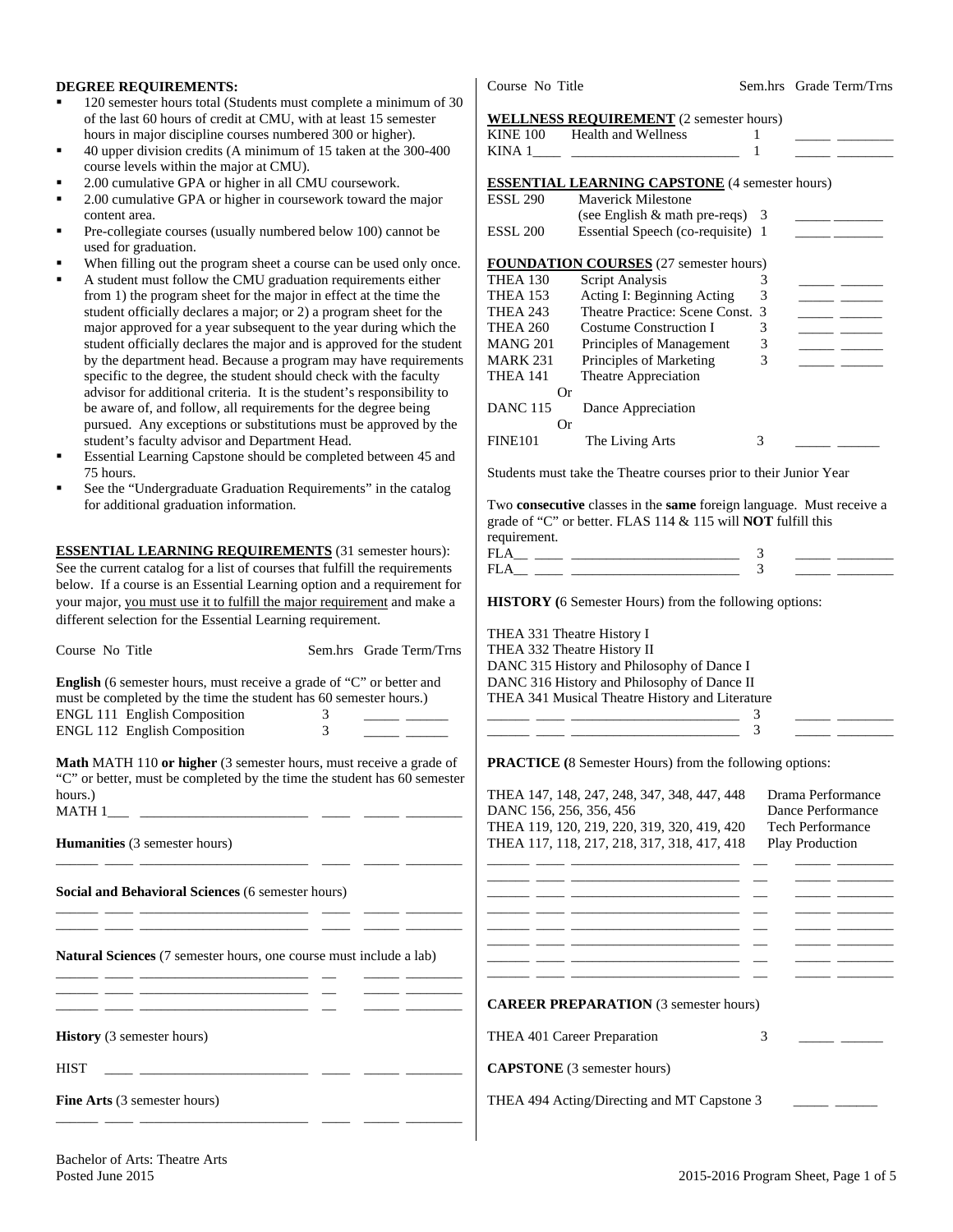| Course No Title | Sem.hrs Grade Term/Trns |
|-----------------|-------------------------|
|                 |                         |

**THEATRE/DANCE/SPEECH ELECTIVES** (9 semester hours) from the following THEA/DANC/SPCH courses:

| ______  |  |  |  |
|---------|--|--|--|
| _______ |  |  |  |
| _______ |  |  |  |

**THEA Options:** THEA 341, 114, 214, 314, 414, 116, 216, 316, 141, 142, 143, 145, 156, 196, 296, 396, 496, 213, 216, 243, 244, 253, 255, 256, 300, 316, 322, 331, 332, 341, 343, 344, 345, 353, 354, 355, 356, 360, 369, 376, 380, 381, 382, 395, 400, 403, 411, 412, 416, 453, 454, 459, 495, 499

**DANC Options:** DANC 115, 156, 169, 181, 182, 177, 180, 196, 219, 225, 230, 231, 232, 23, 234, 235, 236, 237, 250, 255, 256, 280, 290, 296, 310, 315, 316, 328, 330, 331, 332, 333, 334, 335, 336, 337, 355, 356, 390, 396, 430, 431, 432, 433, 434, 435, 436, 437, 456, 490, 495

Course No Title Sem.hrs Grade Term/Trns **SPCH Options:** SPCH 101, 102, 112, 196, 203, 241, 303, 304, 305, 306, 308, 395, 396, 495, 496

**General Electives:** 27 Hours Additional upper division hours may be needed

**Electives** (All college level courses appearing on your final transcript, not listed above that will bring your total semester hours to 120 hours.)



**Students are required to participate in exit examinations or other programs deemed necessary to comply with the college accountability requirement. All degree requirements must be completed as described above. Any exceptions or substitutions must be recommended in advance by the Faculty Advisor and approved by the Department Head.**